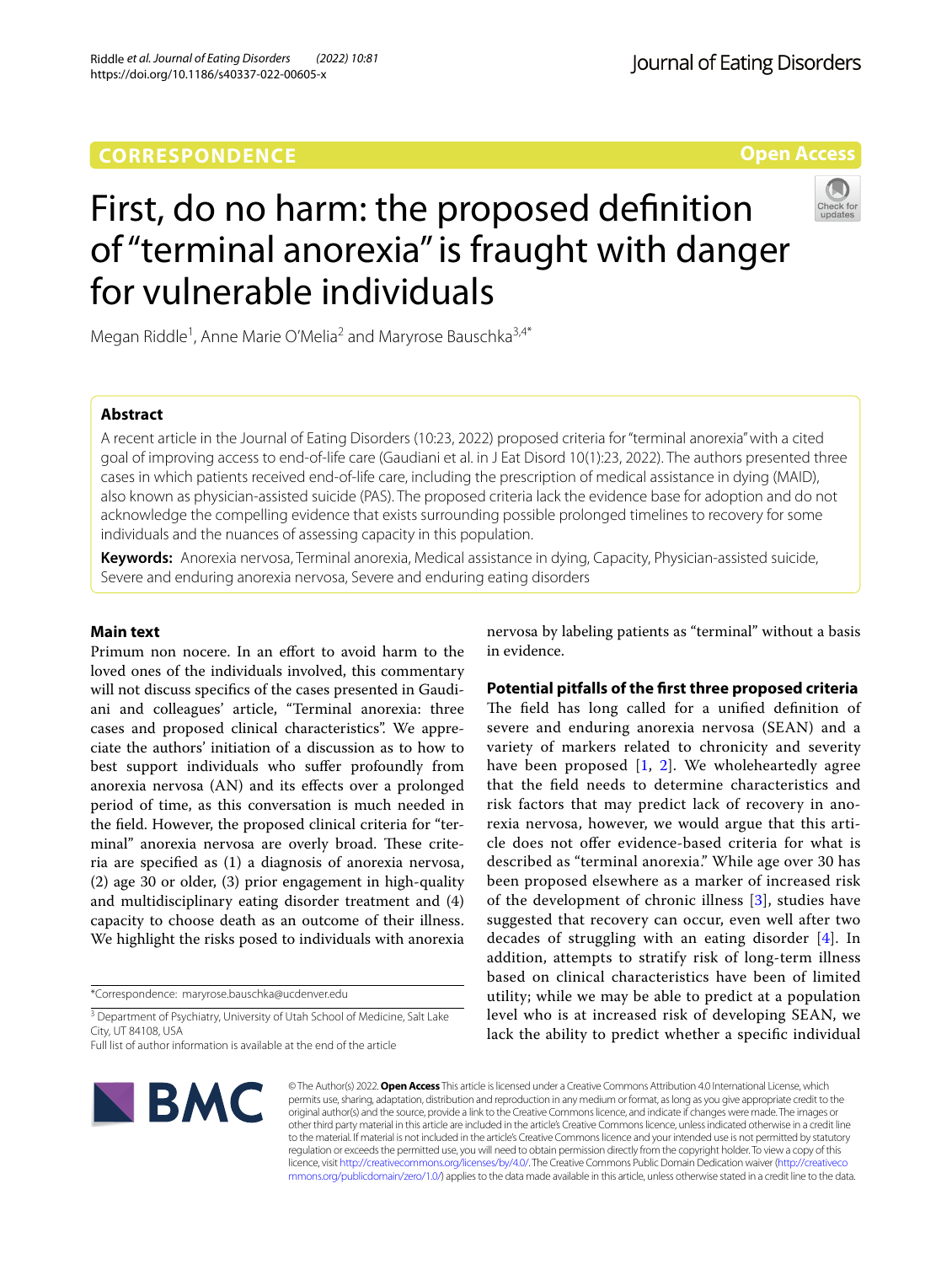will develop enduring illness or be able to make steps towards recovery  $[5, 6]$  $[5, 6]$  $[5, 6]$  $[5, 6]$ . Thus, labeling these patients as terminal robs them of the opportunity for treatment that could improve their quality of life. Also, while the vast majority of individuals who develop anorexia nervosa do so at ages younger than 30, there are cases that present later in life or persons who do not seek or who may be unable to access treatment until they are in their 30  $s$  or later [[7\]](#page-2-6). This then risks the label of "terminal" in the context of either a short duration of illness and/or simply not enough time spent in treatment to engender true brain changes towards recovery. From clinical experience, many patients require several treatment episodes spanning many years, or even decades, to gain traction in recovery [[4\]](#page-2-3). Additionally, the various barriers that can arise to accessing high-quality care including cost and insurance barriers, limited or no local resources, and personal hardships that may be posed by taking time away from their daily life may change over time for an individual [\[8](#page-2-7)]. Recovery from anorexia nervosa can and does occur after the age of 30 and thus setting an arbitrary age criteria without an evidence base may limit patients' ability to receive the care they need.

#### **Criteria 4 and the challenge of capacity assessments in anorexia nervosa**

Additionally, the article fails to fully acknowledge the challenges of assessing capacity specifc to patients with anorexia nervosa. Patients with anorexia nervosa are often adept at listing back the risks, benefts and alternatives to the proposed treatment, and expressing their choice, but fail to appreciate how the information applies to them [\[3](#page-2-2), [9\]](#page-2-8). Cognitions and behaviors secondary to anorexia nervosa are ego-syntonic, which adds to the challenge, and there is qualitative work to suggest that values regarding life and death difer between healthy individuals and those struggling with anorexia nervosa  $[10, 11]$  $[10, 11]$  $[10, 11]$  $[10, 11]$ . There also is no acknowledgement of the impact of malnutrition on the brain [[12](#page-2-11)], and how the eating disorder itself can usurp a patient's autonomy [[13](#page-2-12)], which would also be crucial to account for in a capacity evaluation. Rather, this article describes the use of local psychiatrists to assess capacity—who may or may not have expertise in this area [[14,](#page-2-13) [15](#page-2-14)]—while negating the importance the role of ethics committees in the care and clinical decisionmaking of such complex patients. It will be crucial to identify reliable methods for determining capacity in this population, particularly with respect to end-of-life care decisions, through research and input from stakeholders including individuals with the lived experience of an eating disorder, their loved ones, and treating providers.

#### **The lack of objective data to defne terminality**

Central to medical assistance in dying (MAID), also known as physician-assisted suicide (PAS), is a terminal diagnosis. While receiving nutrition is immensely distressing to an individual with an eating disorder, it is critical to note that malnutrition is not a terminal illness and nearly all of the resulting medical complications can be reversed with nourishment  $[16]$  $[16]$ . The authors themselves note that, "there are no explicit physiologic markers or measurables (weight, degree of weight loss, presence of or degree of organ failure, vital signs) which delineate someone with terminal AN " and that "the human body can be exceptionally resilient even with terminal malnutrition." In the setting of no identifed physiologic markers or measurables, or data, how can one predict whether or not an individual with anorexia nervosa has a less than six-month prognosis, and without this objective data is "terminal" the appropriate descriptor?

#### **The need to expand resources and expertise beyond higher levels of care**

This paper does highlight the lack of resources and guidance available to patients with severe and enduring illness. While eating disorder treatment centers frequently have expertise in the management of these patients, ranging from a focus on recovery to shifting towards harm reduction and palliative care, individuals with anorexia nervosa may not have access to the same level of expertise in their community when they return home. We, as specialists in this complex and paradoxical illness, need to increase support for our colleagues in the long-term management of these patients.

#### **Conclusions**

We again thank the authors of the article under comment for prompting a much-needed discussion about how to identify and best support individuals with anorexia nervosa who ultimately may be less likely to recover from their illness. It is true that some patients may fnd continued treatment more distressing than making the decision to die from their illness, and the eating disorder feld needs to acknowledge and identify ways to address this lived experience. Patients with chronic psychiatric illness in general are a highly vulnerable population, and feelings of helplessness and discouragement are inherent in the battle for recovery; it is common for patients to repeatedly "fail" treatment before making progress towards recovery. Since this article was published, we have already had patients approach us to ask if we feel their case is "terminal." If providers do not hold the hope for